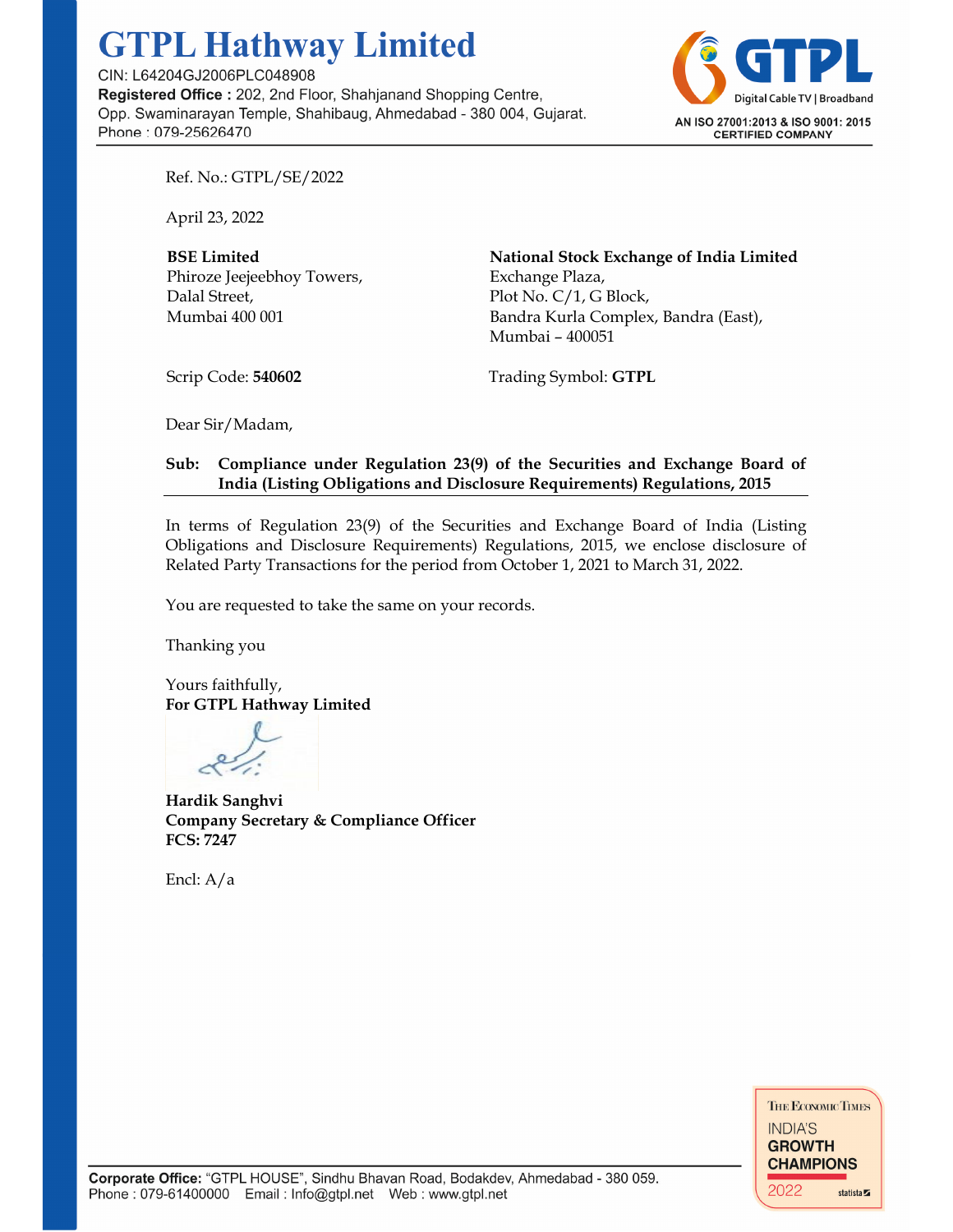|                     |                                                            |                                                                                 |                                                |                                                                                                                  |                                                          |                                                                             |                                                                     | Additional disclosure of related party transactions - applicable only in case the related party<br>transaction relates to loans, inter-corporate deposits, advances or investments made or given by<br>the listed entity/subsidiary. These details need to be disclosed only once, during the reporting |                                              |                        |                                                                         |                      |                         |                        |                                                                                                   |  |  |
|---------------------|------------------------------------------------------------|---------------------------------------------------------------------------------|------------------------------------------------|------------------------------------------------------------------------------------------------------------------|----------------------------------------------------------|-----------------------------------------------------------------------------|---------------------------------------------------------------------|---------------------------------------------------------------------------------------------------------------------------------------------------------------------------------------------------------------------------------------------------------------------------------------------------------|----------------------------------------------|------------------------|-------------------------------------------------------------------------|----------------------|-------------------------|------------------------|---------------------------------------------------------------------------------------------------|--|--|
|                     |                                                            |                                                                                 |                                                |                                                                                                                  |                                                          |                                                                             |                                                                     |                                                                                                                                                                                                                                                                                                         | period when such transaction was undertaken. |                        |                                                                         |                      |                         |                        |                                                                                                   |  |  |
|                     | Details of the party (listed<br>into the transaction       | entity /subsidiary) entering Details of the counterparty                        |                                                | Value of the<br>related party<br>transaction as<br>approved by<br>the audit<br>committee<br>(Refer Note<br>No.2) | Value of<br>transaction<br>during the<br>eporting period | In case monies are due to either<br>party as a result of the<br>transaction |                                                                     | In case any financial indebtedness is incurred<br>to make or give loans, inter-corporate<br>deposits, advances or investments                                                                                                                                                                           |                                              |                        | Details of the loans, inter-corporate deposits, advances or investments |                      |                         |                        |                                                                                                   |  |  |
| S. No               | Name                                                       | Relationship of the<br>counterparty with the listed<br>entity or its subsidiary | Type of related party transaction              |                                                                                                                  |                                                          | Opening<br>balance as on<br>1st October<br>2021<br>Dr/(Cr)                  | <b>losing balance</b><br>as on 31st<br><b>March 2022</b><br>Dr/(Cr) | Nature of<br>indebtedness<br>loan/issuance of<br>debt/ any other<br>etc.)                                                                                                                                                                                                                               | Cost                                         | Tenure                 | Nature (loan/<br>advance/inter-<br>corporate deposit/<br>investment     | Interest<br>Rate (%) | Tenure                  | Secured/<br>unsecured  | Purpose for which the funds will be<br>utilised by the ultimate recipient<br>of funds (end-usage) |  |  |
| 1                   | <b>GTPL Hathway Limited</b>                                | Subsidiary                                                                      | Rendering of services                          | 3.30                                                                                                             | 0.72                                                     | 114.97                                                                      | 0.00                                                                | <b>NA</b>                                                                                                                                                                                                                                                                                               | <b>NA</b>                                    | <b>NA</b>              | NA                                                                      | NA                   | <b>NA</b>               | NA                     | <b>NA</b>                                                                                         |  |  |
|                     | <b>GTPL Hathway Limited</b>                                | Subsidiary                                                                      | Receiving of services                          | 35.00                                                                                                            | 12.76                                                    | (7.45)                                                                      | (1.29)                                                              | <b>NA</b>                                                                                                                                                                                                                                                                                               | <b>NA</b>                                    | <b>NA</b>              | <b>NA</b>                                                               | <b>NA</b>            | <b>NA</b>               | <b>NA</b>              | <b>NA</b>                                                                                         |  |  |
| 3                   | <b>GTPL Hathway Limited</b>                                | Subsidiary                                                                      | Sale of goods and services                     | 22.00                                                                                                            | $\sim$                                                   | $\overline{\phantom{a}}$                                                    |                                                                     | NA                                                                                                                                                                                                                                                                                                      | <b>NA</b>                                    | <b>NA</b>              | <b>NA</b>                                                               | NA                   | NA                      | NA                     | <b>NA</b>                                                                                         |  |  |
| $\overline{4}$<br>5 | <b>GTPL Hathway Limited</b><br><b>GTPL Hathway Limited</b> | Subsidiary<br>Subsidiary                                                        | eases Income<br>nterest income                 | 120.00<br>180.00                                                                                                 | 60.00<br>85.57                                           | $\sim$<br>÷                                                                 | $\sim$                                                              | <b>NA</b><br>NA                                                                                                                                                                                                                                                                                         | <b>NA</b><br><b>NA</b>                       | <b>NA</b><br><b>NA</b> | NA<br>NA                                                                | NA<br><b>NA</b>      | NA<br>NA                | <b>NA</b><br><b>NA</b> | NA<br><b>NA</b>                                                                                   |  |  |
| 6                   | <b>GTPL Hathway Limited</b>                                | Subsidiary                                                                      | Purchase of goods and services                 | 1.14                                                                                                             | $\sim$                                                   | $\sim$                                                                      | $\sim$                                                              | <b>NA</b>                                                                                                                                                                                                                                                                                               | <b>NA</b>                                    | NA                     | NA                                                                      | NA                   | NA                      | NA                     | NA                                                                                                |  |  |
|                     |                                                            |                                                                                 |                                                |                                                                                                                  |                                                          |                                                                             |                                                                     |                                                                                                                                                                                                                                                                                                         |                                              |                        |                                                                         |                      |                         |                        |                                                                                                   |  |  |
| $\overline{7}$      | <b>GTPL Hathway Limited</b>                                | subsidiary                                                                      | oans given<br>Loans Received back (by way of   | 630.00                                                                                                           | 269.00                                                   | 1,657.20                                                                    | 1,670.45                                                            | <b>NA</b>                                                                                                                                                                                                                                                                                               | <b>NA</b>                                    | <b>NA</b>              | .oan                                                                    |                      | 9.5% 31st December 2025 |                        | Unsecured Business Expansion                                                                      |  |  |
| 8                   | <b>GTPL Hathway Limited</b>                                | Subsidiary                                                                      | conversion of loan into equity)                |                                                                                                                  | 400.00                                                   |                                                                             |                                                                     | NA                                                                                                                                                                                                                                                                                                      | NA                                           | <b>NA</b>              | NA                                                                      | NA                   | NA                      | NA                     | NA                                                                                                |  |  |
| 9                   | <b>GTPL Hathway Limited</b>                                | Subsidiary                                                                      | Rendering of services                          | 19.28                                                                                                            | 7.50                                                     | (0.39)                                                                      | 0.07                                                                | NA                                                                                                                                                                                                                                                                                                      | NA                                           | NA                     | <b>NA</b>                                                               | NA                   | NA                      | <b>NA</b>              | <b>NA</b>                                                                                         |  |  |
| 10                  | <b>GTPL Hathway Limited</b>                                | Subsidiary                                                                      | Receiving of services                          | 1.61                                                                                                             | 0.61                                                     | (0.73)                                                                      | (1.42)                                                              | <b>NA</b>                                                                                                                                                                                                                                                                                               | <b>NA</b>                                    | <b>NA</b>              | <b>NA</b>                                                               | <b>NA</b>            | NA                      | NA                     | NA                                                                                                |  |  |
| 11                  | <b>GTPL Hathway Limited</b>                                | Subsidiary                                                                      | Rendering of services                          | 15.67                                                                                                            | 6.36                                                     | 5.58                                                                        | 5.05                                                                | NA                                                                                                                                                                                                                                                                                                      | <b>NA</b>                                    | <b>NA</b>              | NA                                                                      | <b>NA</b>            | <b>NA</b>               | NA                     | <b>NA</b>                                                                                         |  |  |
| 12<br>13            | <b>GTPL Hathway Limited</b><br><b>GTPL Hathway Limited</b> | Subsidiary<br>Subsidiary                                                        | Receiving of services                          | 1.67<br>8.12                                                                                                     | 0.72<br>3.70                                             | (0.94)<br>(0.61)                                                            | (0.81)<br>0.19                                                      | NA<br>NA                                                                                                                                                                                                                                                                                                | <b>NA</b><br><b>NA</b>                       | <b>NA</b><br><b>NA</b> | <b>NA</b><br><b>NA</b>                                                  | NA<br><b>NA</b>      | NA<br><b>NA</b>         | <b>NA</b><br>NA        | NA<br><b>NA</b>                                                                                   |  |  |
| 14                  | <b>GTPL Hathway Limited</b>                                | Subsidiary                                                                      | Rendering of services<br>Receiving of services | 0.07                                                                                                             | 0.02                                                     | 0.07                                                                        | (0.01)                                                              | NA                                                                                                                                                                                                                                                                                                      | <b>NA</b>                                    | <b>NA</b>              | NA                                                                      | <b>NA</b>            | NA                      | <b>NA</b>              | <b>NA</b>                                                                                         |  |  |
|                     |                                                            |                                                                                 |                                                | 13.01                                                                                                            | 4.36                                                     |                                                                             |                                                                     |                                                                                                                                                                                                                                                                                                         |                                              |                        |                                                                         |                      |                         |                        |                                                                                                   |  |  |
| 15<br>16            | <b>GTPL Hathway Limited</b><br><b>GTPL Hathway Limited</b> | Subsidiary<br>Subsidiary                                                        | Rendering of services<br>Rendering of services | 11.36                                                                                                            | $-0.12$                                                  | 1.13                                                                        | 1.21                                                                | NA<br><b>NA</b>                                                                                                                                                                                                                                                                                         | <b>NA</b><br><b>NA</b>                       | <b>NA</b><br><b>NA</b> | <b>NA</b><br>NA                                                         | NA<br><b>NA</b>      | <b>NA</b><br><b>NA</b>  | NA<br><b>NA</b>        | <b>NA</b><br><b>NA</b>                                                                            |  |  |
| 17                  | <b>GTPL Hathway Limited</b>                                | Subsidiary                                                                      | Rendering of services                          | 9.17                                                                                                             | 3.50                                                     | 12.67                                                                       | 13.01                                                               | <b>NA</b>                                                                                                                                                                                                                                                                                               | <b>NA</b>                                    | <b>NA</b>              | NA                                                                      | <b>NA</b>            | <b>NA</b>               | NA                     | <b>NA</b>                                                                                         |  |  |
| 18                  | <b>GTPL Hathway Limited</b>                                | Subsidiary                                                                      | Receiving of services                          | 0.72                                                                                                             | 0.20                                                     | (0.24)                                                                      | (0.47)                                                              | <b>NA</b>                                                                                                                                                                                                                                                                                               | <b>NA</b>                                    | <b>NA</b>              | NA                                                                      | NA                   | <b>NA</b>               | <b>NA</b>              | <b>NA</b>                                                                                         |  |  |
| 19                  | <b>GTPL Hathway Limited</b>                                | Subsidiary                                                                      | Rendering of services                          | 6.12                                                                                                             | $\sim$                                                   | 5.27                                                                        | 5.26                                                                | NA                                                                                                                                                                                                                                                                                                      | NA                                           | NA                     | <b>NA</b>                                                               | NA                   | <b>NA</b>               | <b>NA</b>              | NA                                                                                                |  |  |
| 20                  | <b>GTPL Hathway Limited</b>                                | Subsidiary                                                                      | Rendering of services                          | 24.63                                                                                                            | 1.82                                                     | 0.52                                                                        | 2.11                                                                | NA                                                                                                                                                                                                                                                                                                      | <b>NA</b>                                    | <b>NA</b>              | NA                                                                      | NA                   | NA                      | NA                     | <b>NA</b>                                                                                         |  |  |
| 21                  | <b>GTPL Hathway Limited</b>                                | Subsidiary                                                                      | Receiving of services                          | 1.44                                                                                                             | 0.61                                                     | (0.24)                                                                      | (0.22)                                                              | NA                                                                                                                                                                                                                                                                                                      | <b>NA</b>                                    | <b>NA</b>              | NA.                                                                     | NA                   | NA                      | NA                     | <b>NA</b>                                                                                         |  |  |
| 22                  | <b>GTPL Hathway Limited</b>                                | Subsidiary                                                                      | Rendering of services                          | 187.48                                                                                                           | 73.65                                                    | 231.88                                                                      | 236.02                                                              | <b>NA</b>                                                                                                                                                                                                                                                                                               | <b>NA</b>                                    | <b>NA</b>              | NA                                                                      | <b>NA</b>            | NA                      | <b>NA</b>              | <b>NA</b>                                                                                         |  |  |
| 23                  | <b>GTPL Hathway Limited</b>                                | Subsidiary                                                                      | Rendering of services                          | 56.05                                                                                                            | 7.50                                                     | (2.77)                                                                      | 0.86                                                                | <b>NA</b>                                                                                                                                                                                                                                                                                               | NA                                           | <b>NA</b>              | NA                                                                      | NA                   | NA                      | NA                     | NA                                                                                                |  |  |
| 24                  | <b>GTPL Hathway Limited</b>                                | Subsidiary                                                                      | Receiving of services                          | 2.26                                                                                                             | 0.97                                                     | (0.86)                                                                      | (0.87)                                                              | NA                                                                                                                                                                                                                                                                                                      | <b>NA</b>                                    | <b>NA</b>              | NA                                                                      | <b>NA</b>            | <b>NA</b>               | NA                     | <b>NA</b>                                                                                         |  |  |
|                     |                                                            |                                                                                 |                                                |                                                                                                                  |                                                          |                                                                             |                                                                     |                                                                                                                                                                                                                                                                                                         |                                              |                        |                                                                         |                      |                         |                        |                                                                                                   |  |  |
| 25<br>26            | <b>GTPL Hathway Limited</b><br><b>GTPL Hathway Limited</b> | Subsidiary<br>Subsidiary                                                        | Rendering of services<br>Rendering of services | 13.15<br>85.24                                                                                                   | 4.37<br>33.48                                            | (3.32)<br>50.03                                                             | (0.31)<br>54.96                                                     | NA<br>NA                                                                                                                                                                                                                                                                                                | NA<br><b>NA</b>                              | NA<br><b>NA</b>        | NA<br><b>NA</b>                                                         | NA<br>NA             | NA<br><b>NA</b>         | NA<br><b>NA</b>        | NA<br><b>NA</b>                                                                                   |  |  |
| 27                  |                                                            |                                                                                 |                                                | 251.72                                                                                                           | 91.22                                                    | 30.05                                                                       | 198.09                                                              | NA                                                                                                                                                                                                                                                                                                      |                                              | NA                     |                                                                         |                      | NA                      | NA                     | <b>NA</b>                                                                                         |  |  |
|                     | <b>GTPL Hathway Limited</b>                                | Subsidiary                                                                      | Rendering of services                          |                                                                                                                  |                                                          |                                                                             |                                                                     |                                                                                                                                                                                                                                                                                                         | NA                                           |                        | NA                                                                      | NA                   |                         |                        |                                                                                                   |  |  |
| 28                  | <b>GTPL Hathway Limited</b>                                | Subsidiary                                                                      | Receiving of services                          | 480.00                                                                                                           | 209.70                                                   | (191.09)                                                                    | (410.53)                                                            | NA                                                                                                                                                                                                                                                                                                      | NA                                           | NA                     | <b>NA</b>                                                               | NA                   | <b>NA</b>               | NA                     | NA                                                                                                |  |  |
| 29                  | <b>GTPL Hathway Limited</b>                                | ubsidiary                                                                       | Sale of goods and services                     | 102.50                                                                                                           | 41.25                                                    |                                                                             |                                                                     | NA                                                                                                                                                                                                                                                                                                      | NA                                           | <b>NA</b>              | NA                                                                      | NA                   | NA                      | NA                     | <b>NA</b>                                                                                         |  |  |
| 30                  | <b>GTPL Hathway Limited</b>                                | Subsidiary                                                                      | Leases Income                                  | 50.00                                                                                                            | 12.44                                                    |                                                                             |                                                                     | NA                                                                                                                                                                                                                                                                                                      | NA                                           | <b>NA</b>              | <b>NA</b>                                                               | NA                   | NA                      | NA                     | <b>NA</b>                                                                                         |  |  |
| 31                  | <b>GTPL Hathway Limited</b>                                | Subsidiary                                                                      | Rendering of services                          | 8.02                                                                                                             | 2.32                                                     | (0.96)                                                                      | (0.34)                                                              | NA                                                                                                                                                                                                                                                                                                      | NA                                           | <b>NA</b>              | NA                                                                      | NA                   | NA                      | NA                     | NA                                                                                                |  |  |
| 32                  | <b>GTPL Hathway Limited</b>                                | Subsidiary                                                                      | Receiving of services                          | 0.66                                                                                                             | 0.28                                                     | (0.45)                                                                      | (0.76)                                                              | NA                                                                                                                                                                                                                                                                                                      | NA                                           | ΝA                     | NA                                                                      | NA                   | NA                      | NA                     | NA                                                                                                |  |  |
| 33                  | <b>GTPL Hathway Limited</b>                                | Subsidiary                                                                      | Rendering of services                          | 129.92                                                                                                           | 53.80                                                    | 144.22                                                                      | 153.21                                                              | <b>NA</b>                                                                                                                                                                                                                                                                                               | <b>NA</b>                                    | <b>NA</b>              | NA                                                                      | <b>NA</b>            | NA                      | NA                     | <b>NA</b>                                                                                         |  |  |
| 34                  | <b>GTPL Hathway Limited</b>                                | Subsidiary                                                                      | Rendering of services                          | 32.75                                                                                                            | 9.76                                                     | 7.40                                                                        | 11.29                                                               | <b>NA</b>                                                                                                                                                                                                                                                                                               | <b>NA</b>                                    | <b>NA</b>              | NA                                                                      | <b>NA</b>            | <b>NA</b>               | NA                     | <b>NA</b>                                                                                         |  |  |
| 35                  | <b>GTPL Hathway Limited</b>                                | Subsidiary                                                                      | Receiving of services                          | 77.50                                                                                                            | 16.04                                                    | (20.15)                                                                     | (6.86)                                                              | NA                                                                                                                                                                                                                                                                                                      | <b>NA</b>                                    | <b>NA</b>              | <b>NA</b>                                                               | NA                   | <b>NA</b>               | <b>NA</b>              | <b>NA</b>                                                                                         |  |  |
| 36<br>37            | GTPL Hathway Limited                                       | Subsidiary                                                                      | Rendering of services                          | 121.47<br>32.69                                                                                                  | 49.00                                                    | 62.91                                                                       | 60.96<br>14.96                                                      | NA<br><b>NA</b>                                                                                                                                                                                                                                                                                         | NA<br><b>NA</b>                              | ΝA                     | <b>NA</b>                                                               | NA                   | ΝA                      | NA<br><b>NA</b>        | <b>NA</b>                                                                                         |  |  |
| 38                  | <b>GTPL Hathway Limited</b><br><b>GTPL Hathway Limited</b> | Subsidiary<br>Subsidiary                                                        | Rendering of services<br>Rendering of services | 163.37                                                                                                           | 8.83<br>60.77                                            | 14.55<br>101.99                                                             | 105.23                                                              | NA                                                                                                                                                                                                                                                                                                      | <b>NA</b>                                    | <b>NA</b><br><b>NA</b> | NA<br><b>NA</b>                                                         | <b>NA</b><br>NA      | <b>NA</b><br>NA         | <b>NA</b>              | <b>NA</b><br><b>NA</b>                                                                            |  |  |
| 39                  | <b>GTPL Hathway Limited</b>                                | Subsidiary                                                                      | Rendering of services                          | 77.64                                                                                                            | 30.69                                                    | 30.09                                                                       | 27.78                                                               | <b>NA</b>                                                                                                                                                                                                                                                                                               | <b>NA</b>                                    | NA                     | <b>NA</b>                                                               | NA                   | NA                      | NA                     | <b>NA</b>                                                                                         |  |  |
| 40                  | <b>GTPL Hathway Limited</b>                                | Subsidiary                                                                      | Rendering of services                          | 25.76                                                                                                            | 10.96                                                    | 4.90                                                                        | 4.93                                                                | <b>NA</b>                                                                                                                                                                                                                                                                                               | <b>NA</b>                                    | <b>NA</b>              | NA                                                                      | NA                   | NA                      | <b>NA</b>              | NA                                                                                                |  |  |
| 41                  | <b>GTPL Hathway Limited</b>                                | Subsidiary                                                                      | Rendering of services                          | $\sim$                                                                                                           | $\sim$                                                   | 0.00                                                                        | 0.00                                                                | NA                                                                                                                                                                                                                                                                                                      | <b>NA</b>                                    | <b>NA</b>              | NA                                                                      | NA                   | NA                      | <b>NA</b>              | NA                                                                                                |  |  |
| 42                  | <b>GTPL Hathway Limited</b>                                | Subsidiary                                                                      | Rendering of services                          | 1.57                                                                                                             | 0.63                                                     | 1.09                                                                        | 1.06                                                                | NA                                                                                                                                                                                                                                                                                                      | <b>NA</b>                                    | <b>NA</b>              | <b>NA</b>                                                               | <b>NA</b>            | NA                      | <b>NA</b>              | <b>NA</b>                                                                                         |  |  |
| 43                  | <b>GTPL Hathway Limited</b>                                | Subsidiary                                                                      | Rendering of services                          | 0.95                                                                                                             | 0.45                                                     | (0.38)                                                                      | (0.10)                                                              | <b>NA</b>                                                                                                                                                                                                                                                                                               | <b>NA</b>                                    | <b>NA</b>              | <b>NA</b>                                                               | NA                   | <b>NA</b>               | <b>NA</b>              | <b>NA</b>                                                                                         |  |  |
| 44                  | <b>GTPL Hathway Limited</b>                                | Subsidiary                                                                      | Rendering of services                          | 1.05                                                                                                             | 0.35                                                     | 0.23                                                                        | 0.19                                                                | <b>NA</b>                                                                                                                                                                                                                                                                                               | NA                                           | <b>NA</b>              | <b>NA</b>                                                               | NA                   | <b>NA</b>               | NA                     | NA                                                                                                |  |  |
| 45                  | <b>GTPL Hathway Limited</b>                                | Subsidiary                                                                      | Rendering of services                          |                                                                                                                  |                                                          | 5.36                                                                        | 5.36                                                                | NA                                                                                                                                                                                                                                                                                                      | NA                                           | NA                     | NA                                                                      | NA                   | <b>NA</b>               | <b>NA</b>              | NA                                                                                                |  |  |
| 46                  | <b>GTPL Hathway Limited</b>                                | Subsidiary                                                                      | Rendering of services                          |                                                                                                                  |                                                          | 0.03                                                                        | 0.03                                                                | NA                                                                                                                                                                                                                                                                                                      | NA                                           | <b>NA</b>              | NA                                                                      | NA                   | <b>NA</b>               | NA                     | NA                                                                                                |  |  |
| 47                  | <b>GTPL Hathway Limited</b>                                | Subsidiary                                                                      | Rendering of services                          | 4.60                                                                                                             | 1.65                                                     | 1.26                                                                        | 1.06                                                                | <b>NA</b>                                                                                                                                                                                                                                                                                               | <b>NA</b>                                    | <b>NA</b>              | NA                                                                      | <b>NA</b>            | <b>NA</b>               | <b>NA</b>              | NA                                                                                                |  |  |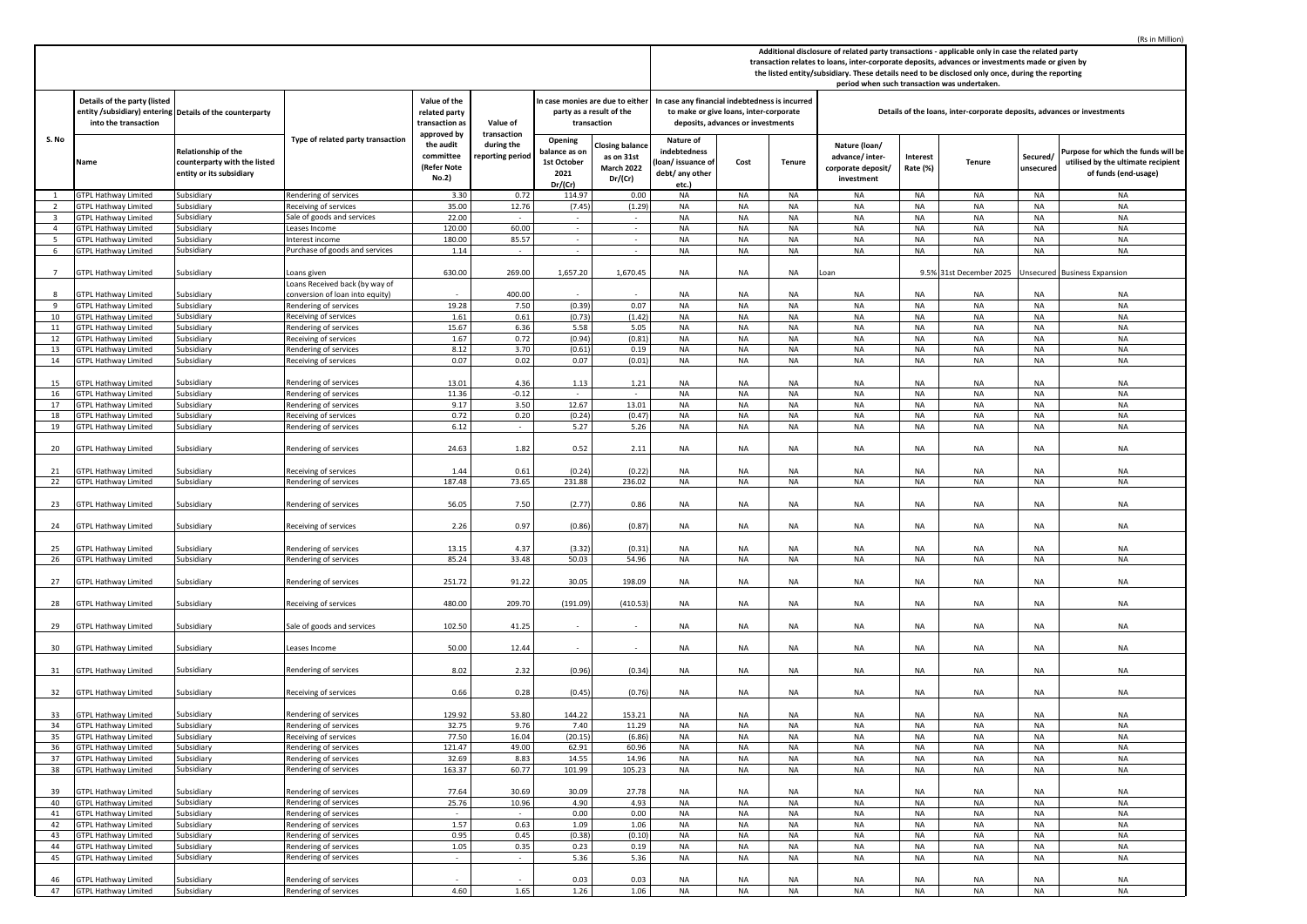|       |                              |                                                          |                                   |                |                          |                            |                                  |                                                                                                                                                                                                     |                                        |               |                                                                         |           |               |           | (Rs in Million)                     |  |
|-------|------------------------------|----------------------------------------------------------|-----------------------------------|----------------|--------------------------|----------------------------|----------------------------------|-----------------------------------------------------------------------------------------------------------------------------------------------------------------------------------------------------|----------------------------------------|---------------|-------------------------------------------------------------------------|-----------|---------------|-----------|-------------------------------------|--|
|       |                              |                                                          |                                   |                |                          |                            |                                  |                                                                                                                                                                                                     |                                        |               |                                                                         |           |               |           |                                     |  |
|       |                              |                                                          |                                   |                |                          |                            |                                  | Additional disclosure of related party transactions - applicable only in case the related party<br>transaction relates to loans, inter-corporate deposits, advances or investments made or given by |                                        |               |                                                                         |           |               |           |                                     |  |
|       |                              |                                                          |                                   |                |                          |                            |                                  |                                                                                                                                                                                                     |                                        |               |                                                                         |           |               |           |                                     |  |
|       |                              |                                                          |                                   |                |                          |                            |                                  | the listed entity/subsidiary. These details need to be disclosed only once, during the reporting<br>period when such transaction was undertaken.                                                    |                                        |               |                                                                         |           |               |           |                                     |  |
|       |                              |                                                          |                                   |                |                          |                            |                                  |                                                                                                                                                                                                     |                                        |               |                                                                         |           |               |           |                                     |  |
|       | Details of the party (listed |                                                          |                                   | Value of the   |                          |                            | In case monies are due to either | In case any financial indebtedness is incurred                                                                                                                                                      |                                        |               |                                                                         |           |               |           |                                     |  |
|       |                              | entity /subsidiary) entering Details of the counterparty |                                   | related party  |                          |                            | party as a result of the         |                                                                                                                                                                                                     | to make or give loans, inter-corporate |               | Details of the loans, inter-corporate deposits, advances or investments |           |               |           |                                     |  |
|       | into the transaction         |                                                          |                                   | transaction as | Value of                 | transaction                |                                  |                                                                                                                                                                                                     | deposits, advances or investments      |               |                                                                         |           |               |           |                                     |  |
|       |                              |                                                          |                                   | approved by    | transaction              |                            |                                  |                                                                                                                                                                                                     |                                        |               |                                                                         |           |               |           |                                     |  |
| S. No |                              |                                                          | Type of related party transaction | the audit      | during the               | Opening<br>losing balance. |                                  | Nature of                                                                                                                                                                                           |                                        | Nature (loan/ |                                                                         |           |               |           |                                     |  |
|       |                              | Relationship of the                                      |                                   | committee      | eporting period          | balance as on              |                                  | indebtedness                                                                                                                                                                                        |                                        |               |                                                                         |           |               |           | Purpose for which the funds will be |  |
|       | Name                         | counterparty with the listed                             |                                   | (Refer Note    |                          | 1st October                | as on 31st                       | loan/issuance o                                                                                                                                                                                     | Cost                                   | <b>Tenure</b> | advance/inter-                                                          | Interest  | <b>Tenure</b> | Secured/  | utilised by the ultimate recipient  |  |
|       |                              | entity or its subsidiary                                 |                                   |                |                          | 2021                       | March 2022                       | debt/ any other                                                                                                                                                                                     |                                        |               | corporate deposit/                                                      | Rate (%)  |               | unsecured | of funds (end-usage)                |  |
|       |                              |                                                          |                                   | No.2)          |                          | Dr/(Cr)                    | Dr/(Cr)                          | etc.)                                                                                                                                                                                               |                                        |               | investment                                                              |           |               |           |                                     |  |
| 48    | <b>GTPL Hathway Limited</b>  | Subsidiary                                               | Receiving of services             | 0.27           | 0.11                     | (0.17)                     | (0.17)                           | NA                                                                                                                                                                                                  | NA                                     | NA            | <b>NA</b>                                                               | NA        | <b>NA</b>     | NA        | NA                                  |  |
| 49    | <b>GTPL Hathway Limited</b>  | subsidiary                                               | Rendering of services             | 4.57           | 1.58                     | 7.40                       | 7.07                             | <b>NA</b>                                                                                                                                                                                           | <b>NA</b>                              | <b>NA</b>     | NA                                                                      | <b>NA</b> | <b>NA</b>     | <b>NA</b> | <b>NA</b>                           |  |
| 50    | <b>STPL Hathway Limited</b>  | Subsidiary                                               | Rendering of services             | 2.79           | 0.82                     | 1.21                       | 1.20                             | NA                                                                                                                                                                                                  | <b>NA</b>                              | <b>NA</b>     | <b>NA</b>                                                               | NA        | NA            | NA        | <b>NA</b>                           |  |
|       | <b>GTPL Hathway Limited</b>  |                                                          |                                   | 1.08           |                          |                            |                                  |                                                                                                                                                                                                     |                                        |               |                                                                         | <b>NA</b> |               |           |                                     |  |
| 51    |                              | Subsidiary                                               | Receiving of services             |                | 0.43                     | (0.59)                     | (0.91)                           | NA                                                                                                                                                                                                  | <b>NA</b>                              | <b>NA</b>     | NA                                                                      |           | <b>NA</b>     | NA        | <b>NA</b>                           |  |
| 52    | <b>GTPL Hathway Limited</b>  | Subsidiary                                               | Rendering of services             | 4.36           | 1.84                     | (0.15)                     | (0.02)                           | NA                                                                                                                                                                                                  | <b>NA</b>                              | NA            | NA                                                                      | <b>NA</b> | NA            | <b>NA</b> | <b>NA</b>                           |  |
| 53    | <b>GTPL Hathway Limited</b>  | Subsidiary                                               | Rendering of services             | 4.12           | 1.46                     | 2.21                       | 2.04                             | NA                                                                                                                                                                                                  | <b>NA</b>                              | <b>NA</b>     | NA                                                                      | NA        | NA            | NA        | <b>NA</b>                           |  |
| 54    | <b>STPL Hathway Limited</b>  | Subsidiary                                               | Rendering of services             | 11.79          | 5.09                     | (0.42)                     | (0.25)                           | NA                                                                                                                                                                                                  | <b>NA</b>                              | <b>NA</b>     | NA                                                                      | <b>NA</b> | <b>NA</b>     | NA        | <b>NA</b>                           |  |
| 55    | <b>GTPL Hathway Limited</b>  | subsidiary                                               | Rendering of services             | 1.59           | 0.01                     |                            |                                  | NA                                                                                                                                                                                                  | <b>NA</b>                              | <b>NA</b>     | NA                                                                      | NA        | <b>NA</b>     | NA        | <b>NA</b>                           |  |
| 56    | <b>GTPL Hathway Limited</b>  | subsidiary                                               | Rendering of services             | 2.87           | 1.14                     | (0.12)                     | 0.03                             | NA                                                                                                                                                                                                  | <b>NA</b>                              | <b>NA</b>     | NA                                                                      | NA        | <b>NA</b>     | NA        | <b>NA</b>                           |  |
| 57    | <b>STPL Hathway Limited</b>  | Subsidiary                                               | Rendering of services             | 0.35           |                          |                            |                                  | NA                                                                                                                                                                                                  | <b>NA</b>                              | <b>NA</b>     | <b>NA</b>                                                               | <b>NA</b> | <b>NA</b>     | <b>NA</b> | <b>NA</b>                           |  |
| 58    | <b>STPL Hathway Limited</b>  | Subsidiary                                               | Rendering of services             | 10.11          | 2.78                     | (3.59)                     | (1.72)                           | NA                                                                                                                                                                                                  | <b>NA</b>                              | <b>NA</b>     | <b>NA</b>                                                               | <b>NA</b> | <b>NA</b>     | NA        | <b>NA</b>                           |  |
| 59    | <b>GTPL Hathway Limited</b>  | Subsidiary                                               | Rendering of services             | 2.55           | 0.92                     | (0.19)                     | (0.08)                           | NA                                                                                                                                                                                                  | <b>NA</b>                              | <b>NA</b>     | NA                                                                      | <b>NA</b> | <b>NA</b>     | NA        | <b>NA</b>                           |  |
| 60    | <b>GTPL Hathway Limited</b>  | Subsidiary                                               | Rendering of services             | 9.76           | 3.46                     | (0.68)                     | 0.04                             | NA                                                                                                                                                                                                  | <b>NA</b>                              | <b>NA</b>     | NA                                                                      | <b>NA</b> | <b>NA</b>     | <b>NA</b> | <b>NA</b>                           |  |
| 61    | <b>GTPL Hathway Limited</b>  | Subsidiary                                               | Rendering of services             | 5.51           | 1.51                     | 4.30                       | 4.38                             | NA                                                                                                                                                                                                  | <b>NA</b>                              | <b>NA</b>     | NA                                                                      | NA        | <b>NA</b>     | <b>NA</b> | <b>NA</b>                           |  |
| 62    | <b>GTPL Hathway Limited</b>  | Subsidiary                                               | Rendering of services             | 2.14           | 0.78                     | (1.19)                     | (0.56)                           | NA                                                                                                                                                                                                  | <b>NA</b>                              | <b>NA</b>     | NA                                                                      | NA        | <b>NA</b>     | <b>NA</b> | <b>NA</b>                           |  |
| 63    | <b>GTPL Hathway Limited</b>  | ubsidiary                                                | Rendering of services             | 2.91           | 0.99                     | 0.64                       | 0.42                             | NA                                                                                                                                                                                                  | <b>NA</b>                              | <b>NA</b>     | NA                                                                      | <b>NA</b> | NA            | NA        | <b>NA</b>                           |  |
| 64    | GTPL Hathway Limited         | Subsidiary                                               | Rendering of services             | 1.50           | 0.49                     | 1.45                       | 1.43                             | NA                                                                                                                                                                                                  | NA                                     | <b>NA</b>     | NA                                                                      | NA        | NA            | NA        | <b>NA</b>                           |  |
| 65    | <b>STPL Hathway Limited</b>  | Subsidiary                                               | Rendering of services             |                |                          | 0.02                       | (0.65)                           | NA                                                                                                                                                                                                  | <b>NA</b>                              | <b>NA</b>     | NA                                                                      | NA        | <b>NA</b>     | <b>NA</b> | <b>NA</b>                           |  |
| 66    | <b>GTPL Hathway Limited</b>  | Subsidiary                                               | Rendering of services             | 1.09           | 0.20                     | 0.10                       |                                  | NA                                                                                                                                                                                                  | <b>NA</b>                              | <b>NA</b>     | NA                                                                      | <b>NA</b> | <b>NA</b>     | <b>NA</b> | <b>NA</b>                           |  |
| 67    | <b>GTPL Hathway Limited</b>  | Subsidiary                                               | Rendering of services             | 1.47           | 0.56                     | 0.03                       | 0.01                             | NA                                                                                                                                                                                                  | NA                                     | NA            | NA                                                                      | NA        | NA            | NA        | <b>NA</b>                           |  |
| 68    |                              | <b>Iointly Controlled Entity</b>                         |                                   | 3.39           | 1.12                     | 3.27                       |                                  |                                                                                                                                                                                                     |                                        | <b>NA</b>     | <b>NA</b>                                                               |           | <b>NA</b>     | NA        | <b>NA</b>                           |  |
|       | <b>GTPL Hathway Limited</b>  |                                                          | Rendering of services             |                |                          |                            | 3.18                             | NA                                                                                                                                                                                                  | <b>NA</b>                              |               |                                                                         | NA        |               |           |                                     |  |
| 69    | <b>STPL Hathway Limited</b>  | Jointly Controlled Entity                                | Receiving of services             | 1.17           | 0.47                     | (0.18)                     | (0.18)                           | NA                                                                                                                                                                                                  | <b>NA</b>                              | <b>NA</b>     | NA                                                                      | <b>NA</b> | <b>NA</b>     | NA        | <b>NA</b>                           |  |
| 70    | <b>GTPL Hathway Limited</b>  | Jointly Controlled Entity                                | Rendering of services             | 0.85           | 0.32                     | 0.52                       | 0.47                             | NA                                                                                                                                                                                                  | NA                                     | NA            | NA.                                                                     | NA        | NA            | NA        | <b>NA</b>                           |  |
| 71    | <b>GTPL Hathway Limited</b>  | <b>Iointly Controlled Entity</b>                         | Rendering of services             | 0.99           | 0.35                     | 0.35                       | 0.30                             | NA                                                                                                                                                                                                  | <b>NA</b>                              | <b>NA</b>     | <b>NA</b>                                                               | NA        | <b>NA</b>     | <b>NA</b> | <b>NA</b>                           |  |
| 72    | <b>STPL Hathway Limited</b>  | Jointly Controlled Entity                                | Rendering of services             | 0.00           |                          | 1.25                       |                                  | <b>NA</b>                                                                                                                                                                                           | <b>NA</b>                              | <b>NA</b>     | <b>NA</b>                                                               | <b>NA</b> | <b>NA</b>     | NA        | <b>NA</b>                           |  |
| 73    | <b>GTPL Hathway Limited</b>  | <b>Jointly Controlled Entity</b>                         | Rendering of services             | 0.42           | 0.14                     | 0.09                       | 0.07                             | NA                                                                                                                                                                                                  | <b>NA</b>                              | <b>NA</b>     | NA                                                                      | NA        | <b>NA</b>     | <b>NA</b> | <b>NA</b>                           |  |
| 74    | <b>STPL Hathway Limited</b>  | ointly Controlled Entity                                 | Rendering of services             | 1.32           | 0.35                     | 2.58                       | 2.60                             | NA                                                                                                                                                                                                  | <b>NA</b>                              | <b>NA</b>     | NA                                                                      | <b>NA</b> | <b>NA</b>     | <b>NA</b> | <b>NA</b>                           |  |
| 75    | <b>GTPL Hathway Limited</b>  | <b>Jointly Controlled Entity</b>                         | Receiving of services             | 0.28           | 0.12                     | (0.16)                     | (0.19)                           | NA                                                                                                                                                                                                  | <b>NA</b>                              | <b>NA</b>     | NA                                                                      | NA        | NA            | NA        | <b>NA</b>                           |  |
| 76    | <b>STPL Hathway Limited</b>  | Jointly Controlled Entity                                | Rendering of services             | 0.92           | 0.27                     | 0.65                       | 0.64                             | NA                                                                                                                                                                                                  | NA                                     | <b>NA</b>     | NA                                                                      | <b>NA</b> | <b>NA</b>     | NA        | <b>NA</b>                           |  |
| 77    | <b>GTPL Hathway Limited</b>  | ointly Controlled Entity                                 | Rendering of services             | 1.13           | 0.47                     | (0.20)                     |                                  | NA                                                                                                                                                                                                  | <b>NA</b>                              | <b>NA</b>     | NA                                                                      | <b>NA</b> | <b>NA</b>     | NA        | <b>NA</b>                           |  |
| 78    | <b>GTPL Hathway Limited</b>  | Jointly Controlled Entity                                | Rendering of services             | 2.39           | 1.22                     | (1.14)                     | (0.52)                           | NA                                                                                                                                                                                                  | <b>NA</b>                              | <b>NA</b>     | NA                                                                      | NA        | <b>NA</b>     | <b>NA</b> | <b>NA</b>                           |  |
| 79    | <b>STPL Hathway Limited</b>  | <b>Iointly Controlled Entity</b>                         | Rendering of services             | 5.69           | 1.66                     | (1.05)                     | (0.49)                           | NA                                                                                                                                                                                                  | <b>NA</b>                              | <b>NA</b>     | NA                                                                      | NA        | NA            | <b>NA</b> | <b>NA</b>                           |  |
| 80    | <b>GTPL Hathway Limited</b>  | <b>Jointly Controlled Entity</b>                         | Receiving of services             | 0.68           | 0.27                     | (0.29)                     | (0.36)                           | NA                                                                                                                                                                                                  | <b>NA</b>                              | <b>NA</b>     | NA                                                                      | NA        | <b>NA</b>     | NA        | <b>NA</b>                           |  |
| 81    | <b>GTPL Hathway Limited</b>  | <b>Jointly Controlled Entity</b>                         | Rendering of services             | 0.32           | 0.10                     | 0.83                       | 0.83                             | NA                                                                                                                                                                                                  | NA                                     | <b>NA</b>     | NA                                                                      | NA        | <b>NA</b>     | NA        | <b>NA</b>                           |  |
| 82    | <b>GTPL Hathway Limited</b>  | <b>Iointly Controlled Entity</b>                         | Rendering of services             |                |                          | 6.04                       | 6.04                             | NA                                                                                                                                                                                                  | <b>NA</b>                              | <b>NA</b>     | <b>NA</b>                                                               | <b>NA</b> | <b>NA</b>     | <b>NA</b> | <b>NA</b>                           |  |
| 83    | <b>GTPL Hathway Limited</b>  | <b>Iointly Controlled Entity</b>                         | Rendering of services             | 0.52           | 0.20                     | 0.74                       | 0.75                             | NA                                                                                                                                                                                                  | <b>NA</b>                              | <b>NA</b>     | <b>NA</b>                                                               | <b>NA</b> | <b>NA</b>     | NA        | <b>NA</b>                           |  |
| 84    | <b>GTPL Hathway Limited</b>  | <b>Jointly Controlled Entity</b>                         | Rendering of services             | 0.65           | 0.19                     | (0.22)                     | (0.10)                           | NA                                                                                                                                                                                                  | <b>NA</b>                              | <b>NA</b>     | NA                                                                      | NA        | <b>NA</b>     | <b>NA</b> | <b>NA</b>                           |  |
| 85    | <b>STPL Hathway Limited</b>  | Iointly Controlled Entity                                | Rendering of services             | 0.64           |                          | 0.44                       | 0.44                             | NA                                                                                                                                                                                                  | <b>NA</b>                              | <b>NA</b>     | NA                                                                      | <b>NA</b> | <b>NA</b>     | <b>NA</b> | <b>NA</b>                           |  |
| 86    | <b>GTPL Hathway Limited</b>  | <b>Iointly Controlled Entity</b>                         | Rendering of services             | 5.16           | 1.69                     | 2.54                       | 2.29                             | NA                                                                                                                                                                                                  | NA                                     | <b>NA</b>     | NA                                                                      | NA        | <b>NA</b>     | NA        | <b>NA</b>                           |  |
| 87    | <b>GTPL Hathway Limited</b>  | Jointly Controlled Entity                                | Rendering of services             | 2.14           | 0.05                     | $\sim$                     |                                  | NA                                                                                                                                                                                                  | <b>NA</b>                              | <b>NA</b>     | <b>NA</b>                                                               | NA        | <b>NA</b>     | NA        | <b>NA</b>                           |  |
| 88    | <b>GTPL Hathway Limited</b>  | ointly Controlled Entity                                 | Rendering of services             | 0.90           | 0.30                     | 0.63                       | 0.60                             | NA                                                                                                                                                                                                  | <b>NA</b>                              | <b>NA</b>     | NA                                                                      | <b>NA</b> | <b>NA</b>     | <b>NA</b> | <b>NA</b>                           |  |
|       |                              |                                                          |                                   |                | 0.84                     |                            | 2.80                             |                                                                                                                                                                                                     |                                        |               |                                                                         |           |               | NA        |                                     |  |
| 89    | <b>GTPL Hathway Limited</b>  | <b>Iointly Controlled Entity</b>                         | Rendering of services             | 3.05           |                          | 2.42                       |                                  | NA                                                                                                                                                                                                  | <b>NA</b>                              | <b>NA</b>     | NA.                                                                     | NA        | <b>NA</b>     |           | <b>NA</b>                           |  |
| 90    | <b>GTPL Hathway Limited</b>  | <b>Iointly Controlled Entity</b>                         | Interest income                   | 0.88           | 0.30                     | $\sim$                     |                                  | NA                                                                                                                                                                                                  | <b>NA</b>                              | <b>NA</b>     | NA                                                                      | NA        | <b>NA</b>     | NA        | <b>NA</b>                           |  |
| 91    | <b>GTPL Hathway Limited</b>  | <b>Jointly Controlled Entity</b>                         | Rendering of services             | 0.00           |                          | 0.90                       | 0.90                             | NA                                                                                                                                                                                                  | <b>NA</b>                              | <b>NA</b>     | NA                                                                      | NA        | <b>NA</b>     | NA        | <b>NA</b>                           |  |
| 92    | <b>GTPL Hathway Limited</b>  | <b>Jointly Controlled Entity</b>                         | Rendering of services             |                | $\overline{\phantom{a}}$ | 0.35                       | $\sim$                           | NA                                                                                                                                                                                                  | NA                                     | <b>NA</b>     | NA                                                                      | NA        | <b>NA</b>     | NA        | <b>NA</b>                           |  |
| 93    | <b>STPL Hathway Limited</b>  | <b>Iointly Controlled Entity</b>                         | Rendering of services             | 0.00           |                          | 5.79                       | 5.79                             | NA                                                                                                                                                                                                  | <b>NA</b>                              | <b>NA</b>     | <b>NA</b>                                                               | <b>NA</b> | <b>NA</b>     | <b>NA</b> | <b>NA</b>                           |  |
| 94    | <b>GTPL Hathway Limited</b>  | <b>Jointly Controlled Entity</b>                         | Rendering of services             |                |                          | 0.00                       |                                  | <b>NA</b>                                                                                                                                                                                           | <b>NA</b>                              | <b>NA</b>     | <b>NA</b>                                                               | <b>NA</b> | <b>NA</b>     | <b>NA</b> | <b>NA</b>                           |  |
| 95    | <b>GTPL Hathway Limited</b>  | Jointly Controlled Entity                                | Rendering of services             | 1.24           | 0.38                     | 0.26                       | 0.26                             | NA                                                                                                                                                                                                  | <b>NA</b>                              | <b>NA</b>     | NA                                                                      | <b>NA</b> | <b>NA</b>     | <b>NA</b> | <b>NA</b>                           |  |
| 96    | <b>GTPL Hathway Limited</b>  | Jointly Controlled Entity                                | Rendering of services             | 1.00           | 0.40                     | (0.07)                     | (0.02)                           | <b>NA</b>                                                                                                                                                                                           | <b>NA</b>                              | <b>NA</b>     | NA                                                                      | <b>NA</b> | <b>NA</b>     | NA        | <b>NA</b>                           |  |
| 97    | GTPL Hathway Limited         | Jointly Controlled Entity                                | Rendering of services             | 3.63           | 1.51                     | (0.11)                     | 0.01                             | NA                                                                                                                                                                                                  | NA                                     | NA            | NA.                                                                     | NA        | NA            | NA        | NA                                  |  |
| 98    | <b>GTPL Hathway Limited</b>  | Jointly Controlled Entity                                | Rendering of services             | 1.53           | 0.63                     | (0.09)                     | (0.06)                           | <b>NA</b>                                                                                                                                                                                           | <b>NA</b>                              | <b>NA</b>     | NA                                                                      | NA        | NA            | NA        | <b>NA</b>                           |  |
| 99    | <b>GTPL Hathway Limited</b>  | Associate Company                                        | Rendering of services             | 59.08          | 24.33                    | 26.89                      | 26.15                            | <b>NA</b>                                                                                                                                                                                           | <b>NA</b>                              | <b>NA</b>     | NA                                                                      | NA        | <b>NA</b>     | <b>NA</b> | <b>NA</b>                           |  |
| 100   | <b>GTPL Hathway Limited</b>  | Associate Company                                        | Rendering of services             | 6.65           | $\sim$                   | 9.70                       | 9.70                             | NA                                                                                                                                                                                                  | NA                                     | <b>NA</b>     | <b>NA</b>                                                               | NA        | <b>NA</b>     | NA        | NA                                  |  |
| 101   | <b>GTPL Hathway Limited</b>  | Associate Company                                        | Receiving of services             | 9.00           | 0.80                     | (0.29)                     | (0.46)                           | NA                                                                                                                                                                                                  | NA                                     | <b>NA</b>     | NA                                                                      | NA        | NA            | NA        | NA                                  |  |
|       |                              |                                                          | Short term Employee Benefits      |                |                          |                            |                                  |                                                                                                                                                                                                     |                                        |               |                                                                         |           |               |           |                                     |  |
| 102   | <b>GTPL Hathway Limited</b>  | Key Managerial Personnel                                 | (Refer Note No.1)                 |                | 16.86                    | 1.62                       | 1.59                             | NA                                                                                                                                                                                                  | NA                                     | NA            | NA                                                                      | NA        | NA            | NA        | NA                                  |  |
|       |                              |                                                          | Post Employment Benefits (Refer   |                |                          |                            |                                  |                                                                                                                                                                                                     |                                        |               |                                                                         |           |               |           |                                     |  |
| 103   | <b>GTPL Hathway Limited</b>  | <b>Key Managerial Personnel</b>                          | Note No.1)                        |                | $-0.73$                  | 11.02                      | 10.29                            | NA                                                                                                                                                                                                  | NA                                     | NA            | NA                                                                      | NA        | NA            | NA        | <b>NA</b>                           |  |
|       |                              |                                                          | Short term Employee Benefits      |                |                          |                            |                                  |                                                                                                                                                                                                     |                                        |               |                                                                         |           |               |           |                                     |  |
|       |                              |                                                          | (Refer Note No.1)                 |                | 5.03                     |                            |                                  |                                                                                                                                                                                                     |                                        |               |                                                                         |           |               |           |                                     |  |
| 104   | <b>GTPL Hathway Limited</b>  | Key Managerial Personnel                                 |                                   |                |                          | 0.47                       | 0.49                             | NA                                                                                                                                                                                                  | NA                                     | NA            | NA.                                                                     | NA        | NA            | NA        | NA                                  |  |
|       |                              |                                                          | Post Employment Benefits (Refer   |                |                          |                            |                                  |                                                                                                                                                                                                     |                                        |               |                                                                         |           |               |           |                                     |  |
| 105   | <b>GTPL Hathway Limited</b>  | Key Managerial Personnel                                 | Note No.1)                        |                | $-0.01$                  | 3.09                       | 3.07                             | NA                                                                                                                                                                                                  | NA                                     | NA            | <b>NA</b>                                                               | NA        | NA            | NA        | <b>NA</b>                           |  |
| 106   | <b>GTPL Hathway Limited</b>  | Key Managerial Personnel                                 | Receiving of services             | 2.35           | 2.19                     |                            | (0.03)                           | <b>NA</b>                                                                                                                                                                                           | <b>NA</b>                              | NA            | NA                                                                      | NA        | <b>NA</b>     | NA        | NA                                  |  |